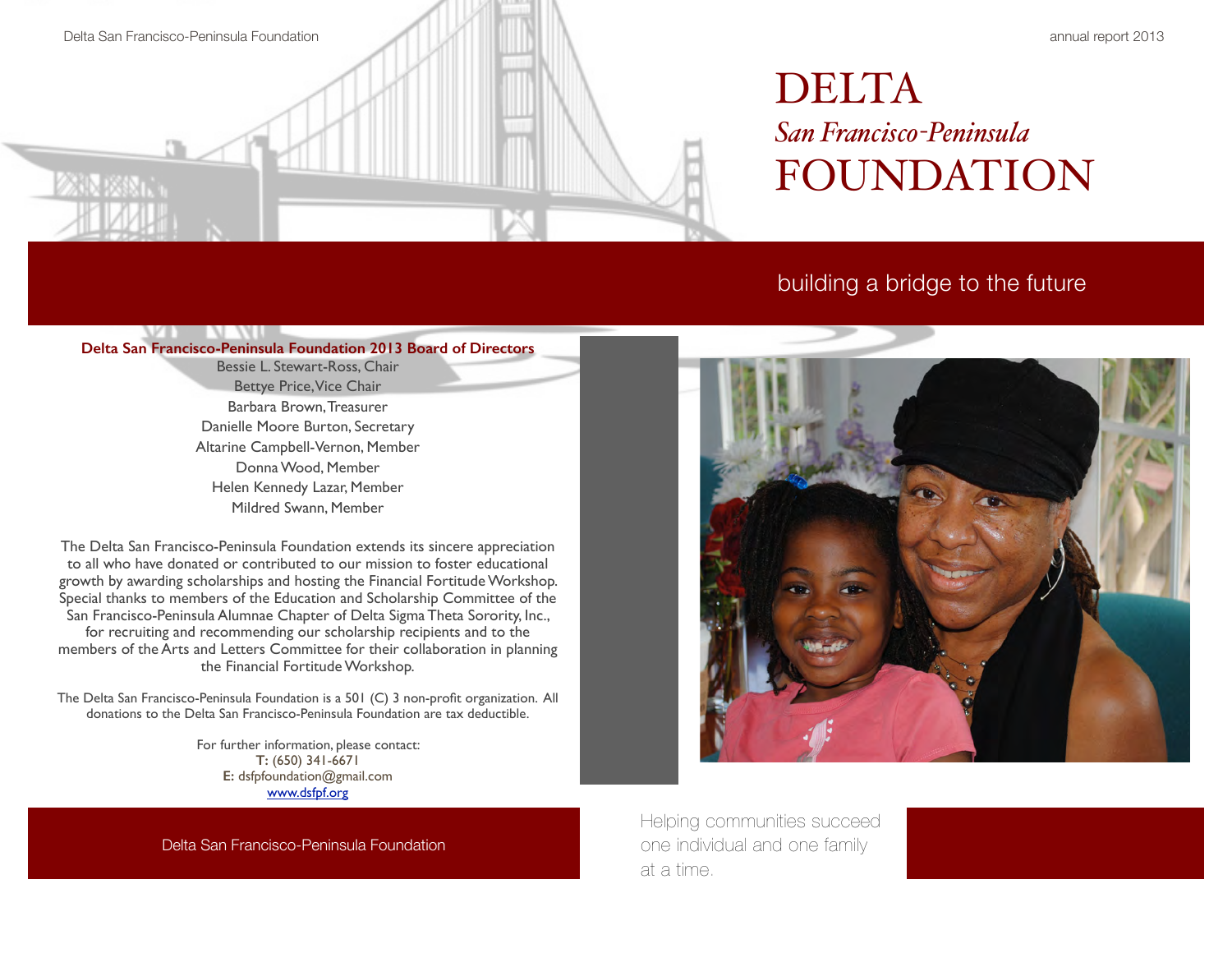

### DEAR SUPPORTERS & FRIENDS,

Delta, a symbol for change, represents the spirit of the Delta San Francisco-Peninsula Foundation. This year we netted over \$25,000, and we provided scholarships to three deserving students. In addition, we hosted our fourth annual Financial Fortitude Workshop for seniors and our Delta Academy, which was a huge success. We elected one new Board member, Donna Wood. It was a great year, and our success would not have been possible without you.

Every gift makes a difference in the lives of our

scholarship recipients. The work we do in helping students achieve their educational goals would not be possible without your generous contributions. We believe that the work we do is important because higher education is becoming out of reach for many families. According to the U.S. Department of Education's ranking of college costs, California's public universities aren't the most expensive in the country to attend – some are even among the least expensive – but they do have the fastest-rising tuition. The inflation-adjusted price for undergraduate tuition, room, and board at private for-profit institutions was 5 percent higher. The need for donor support is stronger than ever.

With the increase of the earned interest from our endowment, the Board voted to begin supporting four scholarships of \$10,000 over four years rather than \$8,000–a 25 percent increase in the fall of 2014. There are few scholarships that make an ongoing investment in students and provide them with financial assistance through their college education. We believe that the support we provide students reflects the Foundation's dedication to making education attainable for underserved youth. We hope that with your continued support we will be able to help even more students.

Thank you for making 2013 a very good year!

Warm regards,

Bessie L. Stewart-Ross Chair, Delta San Francisco-Peninsula Foundation

## Make a Difference

The Foundation awards monetary scholarships to graduating high school seniors for the purpose of motivating these deserving students to attend college. Eligibility for the scholarships requires students to demonstrate intellectual promise, good work habits, high character, and financial need.We invite you to join



us in building better communities - one family at a time.

#### **Volunteer**

Share your time, talent and experience with one of our Delta San Francisco-Peninsula Foundation scholars.

#### **Join the Board**

Board members create the vision and strategy for the Foundation. If you are looking for a leadership role, Board membership may be for you.

#### **Become a Strategic Partner**

If you belong to a business or organization that shares our vision, strategic partnering can help you meet your goals while also helping the Foundation.

#### **Donate**

Your monetary contributions help fund scholarships for high school teens entering college. All donations are tax deductible. To donate online, please visit [www.dsfpf.org](http://www.dsfpf.org) or mail to 204 E. 2nd Avenue #308, San Mateo, CA 94403.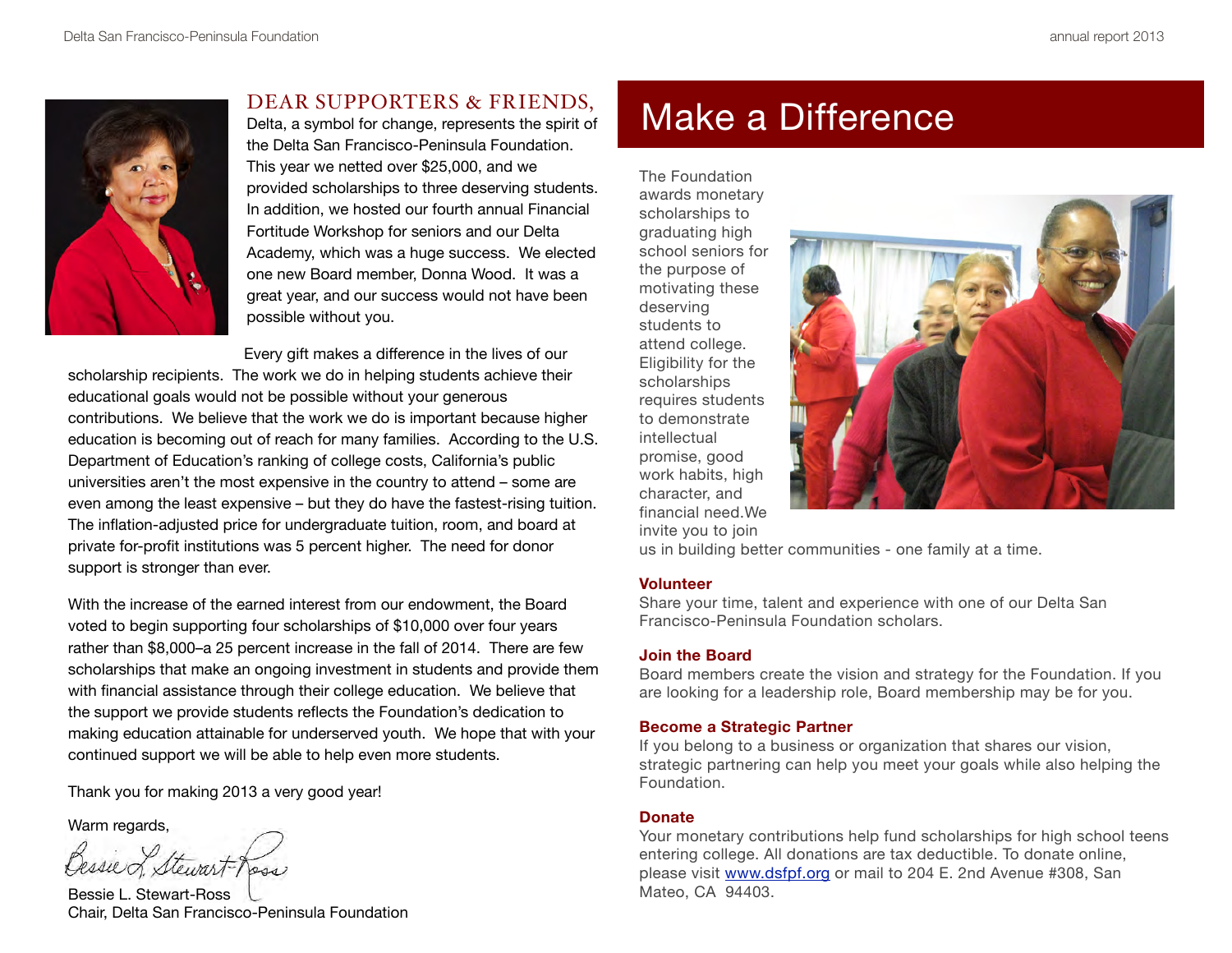### 2013 Contributors **Financial Report**

#### **CORPORATE SPONSORS**

**Silver (\$2,500 - 4,999)**  Wells Fargo Bank

**Bronze (\$1,000 - \$2,499)**  Google Matching Grants, Stanford Credit Union, Union Bank

**Patrons (\$50 - \$999)**  Boston Private Bank & Trust, San Mateo Credit Union

#### **INDIVIDUAL CONTRIBUTORS**

**Gold (\$5,000 - \$9,000)**  Evelyn Neely

**Silver (\$2,500 - 4,999)**  Bessie L. Stewart-Ross

**Bronze (\$1,000 - \$2,499)**  Barbara Brown, Altarine Campbell Vernon, Helen Kennedy Lazar, Dannette Mitchell, Vera Modiste, Bettye Price

#### **Patrons (\$50 - \$999)**

Kathy Campbell, Betty Chin, Freda Cobb , Loretta Cohen, Angequita Highsmith, Crystal-Marie Mitchell, Danielle Moore Burton, Samantha Moorer, Deirdre Nutting, Linda Rarden, Minyon Robinson, Doris Rutland, Lillie Ryan-Culclager, Joseph Shackelford, Linda Shannon Mason, Mildred Swann, Mae Threadgill, Deloris Ann Turner, Regina Wallace Jones, Janis Willis

#### **In-Kind Donations**

Special thanks to Bettye Price, and Yvette Irvin of SavvyClick Marketing for their in-kind donations in support of our programs.

| <b>INCOME</b>                                            | January 1, 2013 - December 31, 2013 |
|----------------------------------------------------------|-------------------------------------|
| MEMBERS/CHAPTER<br><b>DONATIONS</b>                      | 17,619.00                           |
| <b>COMMUNITY DONATIONS</b>                               | 7.354.88                            |
| <b>INTEREST</b>                                          | 8.799.52                            |
| CHASE CD                                                 | 3,579.54                            |
| CHASE DIVIDEND                                           | 395.09                              |
| CHASE CAPITAL GAINS                                      | 227.95                              |
| GENERAL ELECTRIC                                         | 1,498.5                             |
| <b>UNION BANK</b>                                        | 3.095.97                            |
| CHECKING ACCOUNT                                         | 2.47                                |
| JAZZ IN PINK                                             | 2,775.00                            |
| <b>TOTAL INCOME</b>                                      | \$36,548.40                         |
| <b>EXPENSES</b>                                          | January 1, 2013 - December 31, 2013 |
| ADMINISTRATIVE EXPENSES                                  |                                     |
| ACCOUNTING EXPENSES                                      | 595.00                              |
| FOUNDATION EXPENSES                                      | 1,269,73                            |
| JAZZ IN PINK                                             | 1:340.75                            |
| POSTAGE & SHIPPING                                       | 420.00                              |
| PUBLICATION PRINTING &<br>COPYING                        | B7.20                               |
| <b>INSURANCE</b>                                         | 152.40                              |
| <b>TOTAL</b><br><b>ADMINISTRATIVE</b><br><b>EXPENSES</b> | 3.865.08                            |
| OTHER DISBURSEMENTS                                      |                                     |
| MISCELLANEOUS EXPENSE                                    | 197.50                              |
| <b>TOTAL</b><br><b>MISCELLANEOUS</b>                     | 197.50                              |
| <b>DONATIONS</b>                                         |                                     |
| SCHOOL/CHURCH                                            | 162.50                              |
| SCHOLARSHIPS                                             | 7,000.00                            |
| <b>TOTAL OTHER</b><br><b>DISBURSEMENTS</b>               | 7,360.00                            |
| <b>TOTAL EXPENSES</b>                                    | 11,225.08                           |
| <b>NET INCOME</b>                                        | \$25,1323.32                        |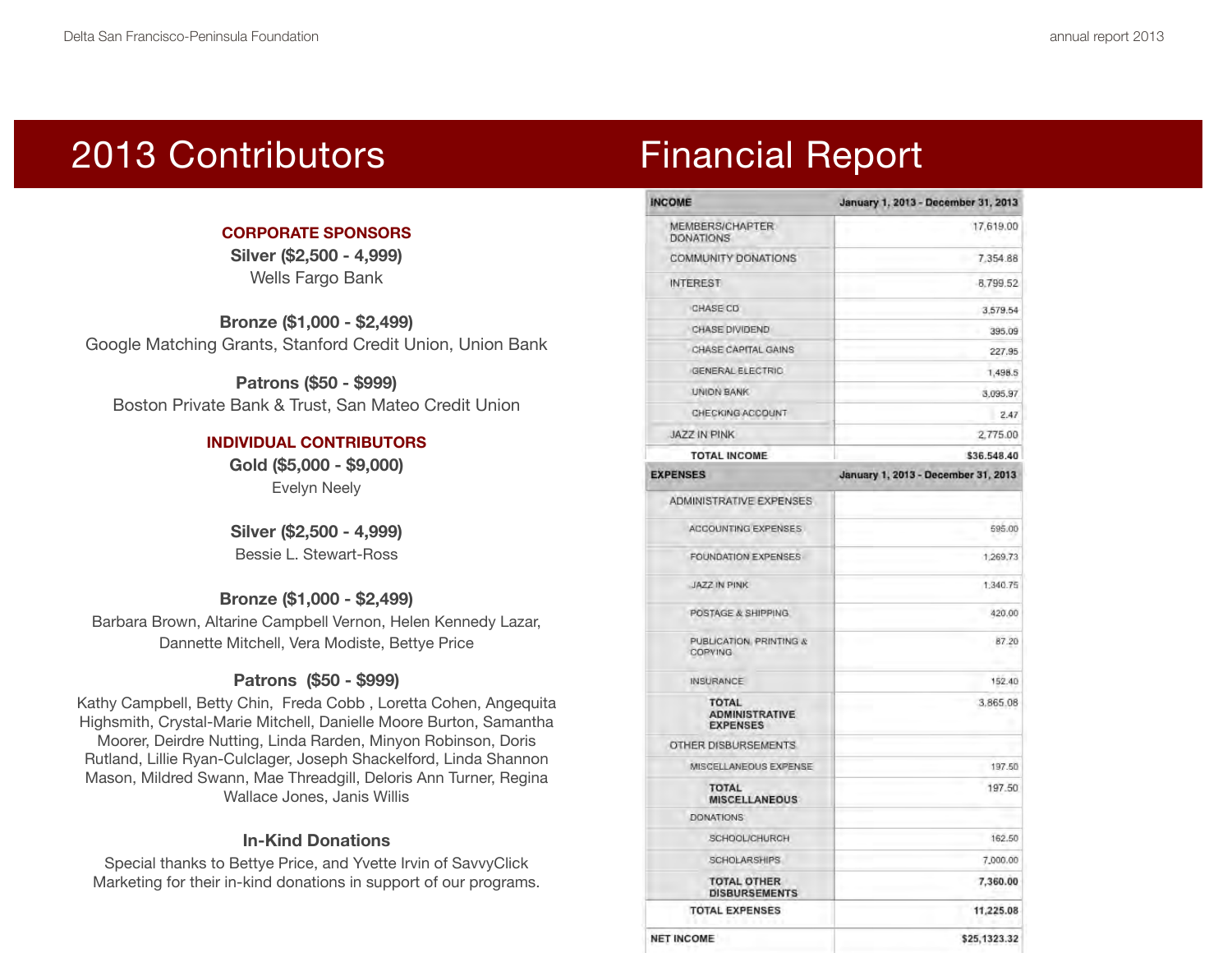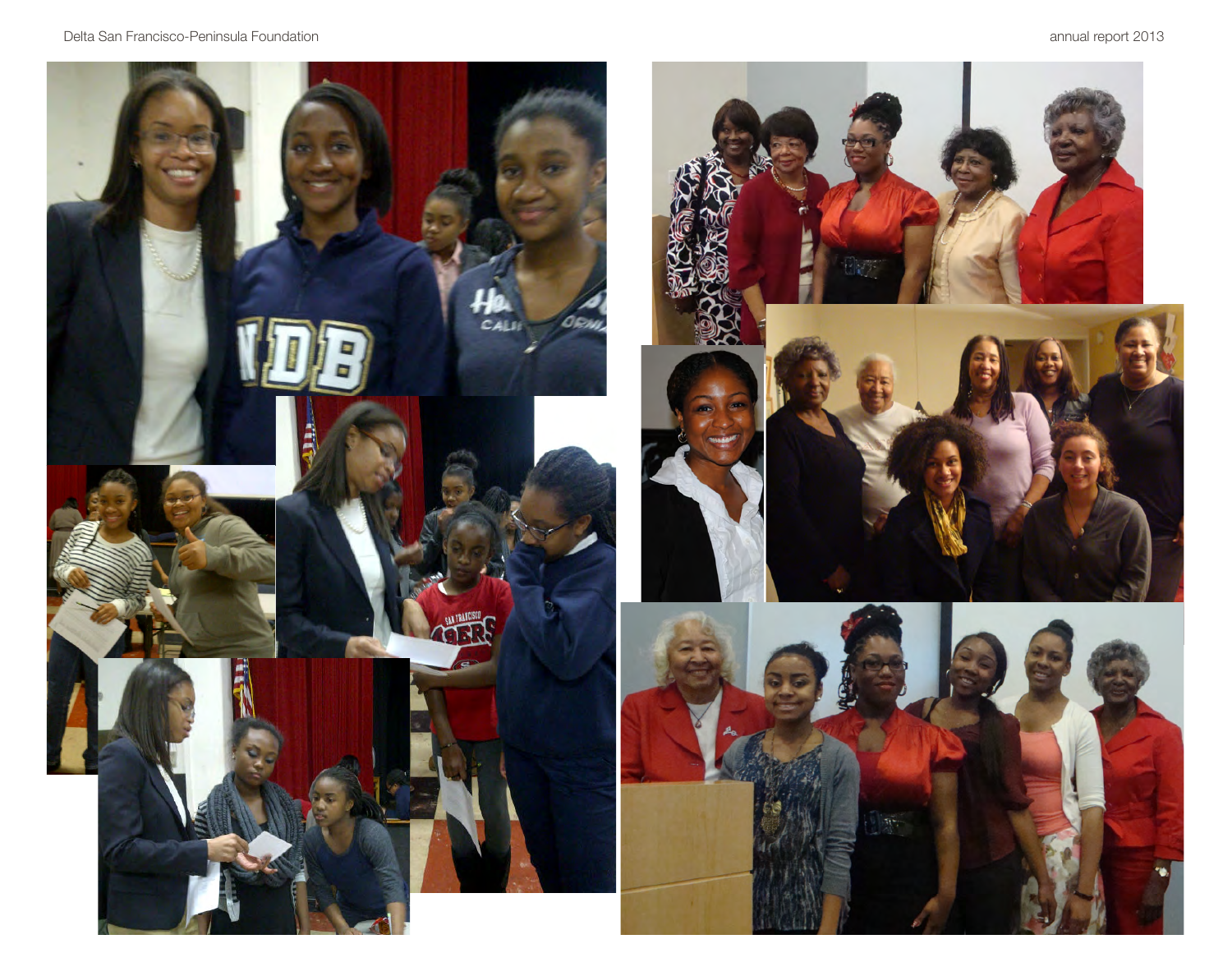Our mission is to improve the quality of life in the San Francisco and Peninsula area by supporting programs that foster educational growth. The Foundation will provide financial assistance in the form of scholarships and awards to individuals and organizations.

### Financial Fortitude Workshop

The Financial Fortitude Workshop series was a series of workshops designed to help participants gain a better understanding of money and how wise saving and investment strategies can positively impact their

lives in the future. It was the intent of the Financial Fortitude Workshop to inspire individuals and families to become fiscally fit and proactive in planning for financially fortified futures.

Sponsored by Wells Fargo Foundation, Google Matching Grants, Stanford Credit Union, Union Bank, Boston Private Bank & Trust, and San Mateo Credit Union, our fourth annual Financial Fortitude



Workshop was held on October 25, 2013, at the East Palo Alto Senior Center. The keynote speaker, Debra Taylor, senior vice president at Wells Fargo, spoke on "Financial Smarts for Seniors and Maintaining a Financially Healthy Lifestyle." In addition, a three-member panel discussed money management, reverse mortgage, and loan smarts. We also featured speakers and information on Patient Protection and Affordable Care Act and the Health Insurance Counseling & Advocacy Program (HICAP). In addition, there were opportunities for participants to have one-on-one counseling.

The intent of the Financial Fortitude Workshop is to inspire individuals and families to become fiscally fit and proactive in planning for financially fortified futures.

# Financial Fortitude Workshop



The presenters included the following: Mark Labarejos and Daniel Elsa, Wells Fargo Bank; Kevin Pham, Security 1 Lending; Christina Kahn, HICAP of San Mateo County; and Angie Blanchette, California Outreach and Media Relations. Participants received the following helpful tips to assist them on their path to financial freedom:

- 1. Realize it is never too late to begin saving.
- 2. Trust and listen to your instinct.
- 3. Guard your personal identities.
- 4. Take the time to plan and know your objectives.
- 5. Know the difference between "needs" and "wants."
- 6. Build a strong relationship with a banker.
- 7. Build a budget.
- 8. Track your expenses don't just rely on the on-line banking services.
- 9. Know the last four digits of your bank account.
- 10. Know the 5 "Cs" of credit: character, capacity, capital, collateral, and conditions.

The program also featured opportunities for youth to learn how to create a zero-based budget where all money is allocated for every dollar of income one expects to receive and where the opportunity to set one financial goal could be accomplished within the school year. Foundation Board member, Farralon Udom of Tora Trading Services was the presenter for the youth.